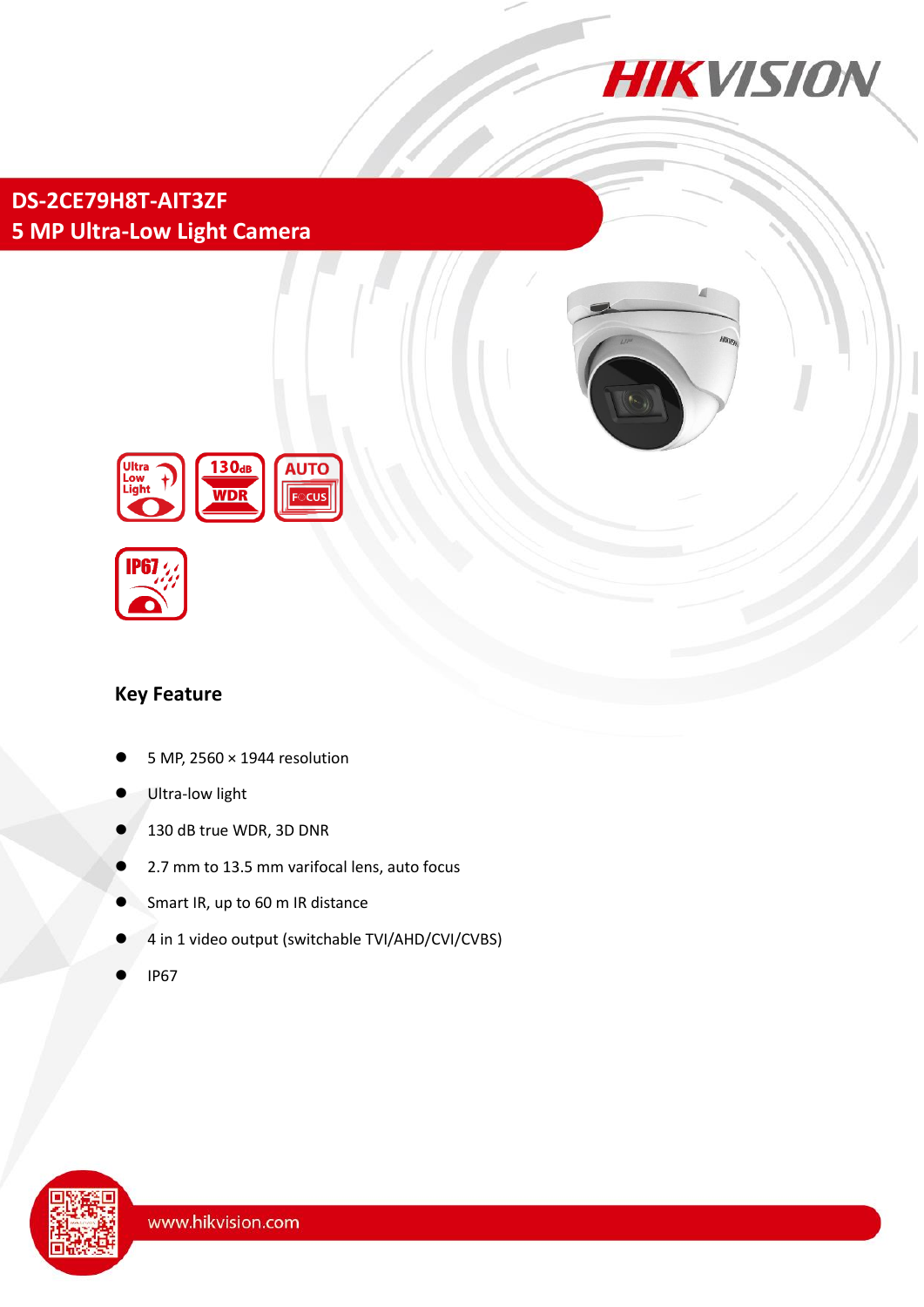

# **Specification**

 $\check{\mathbf{X}}$ 

| <b>Camera</b>               |                                                                                                                                                    |
|-----------------------------|----------------------------------------------------------------------------------------------------------------------------------------------------|
| Image Sensor                | 5 MP CMOS                                                                                                                                          |
| Signal System               | PAL/NTSC                                                                                                                                           |
| Resolution                  | 2560 (H) × 1944 (V)                                                                                                                                |
| Min. Illumination           | 0.003 Lux @ (F1.2, AGC ON), 0 Lux with IR                                                                                                          |
| <b>Frame Rate</b>           | TVI: 5MP@20fps, 4MP@25fps, 4MP@30fps, 2MP@25fps, 2MP@30fps<br>AHD: 5MP@20fps, 4MP@25fps, 4MP@30fps<br>CVI: 4MP@25fps, 4MP@30fps<br>CVBS: PAL, NTSC |
| <b>Shutter Time</b>         | PAL: 1/25 s to 1/50, 000 s<br>NTSC: 1/30 s to 1/50, 000 s                                                                                          |
| Lens                        | 2.7 mm to 13.5 mm motorized varifocal lens                                                                                                         |
| Horizontal Field of View    | 92.3° to 29.3°                                                                                                                                     |
| Lens Mount                  | $\Phi$ 14                                                                                                                                          |
| Day & Night                 | ICR                                                                                                                                                |
| WDR (Wide Dynamic Range)    | $\geq$ 130 dB                                                                                                                                      |
| Angle Adjustment            | Pan: 0° to 360°; Tilt: 0° to 75°; Rotate: 0° to 360°                                                                                               |
| <b>Menu</b>                 |                                                                                                                                                    |
| Image Mode                  | STD/HIGH-SAT                                                                                                                                       |
| <b>AGC</b>                  | Yes                                                                                                                                                |
| Day/Night Mode              | Auto/Color/BW (Black and White)                                                                                                                    |
| <b>White Balance</b>        | Auto/Manual                                                                                                                                        |
| AE (Auto Exposure) Mode     | WDR/BLC/Global                                                                                                                                     |
| Privacy Mask                | 4 programmable privacy masks                                                                                                                       |
| <b>Motion Detection</b>     | 4 programmable motion areas                                                                                                                        |
| Noise Reduction             | 3D DNR                                                                                                                                             |
| Language                    | English                                                                                                                                            |
| Function                    | Brightness, Sharpness, Mirror, Smart IR                                                                                                            |
| <b>Interface</b>            |                                                                                                                                                    |
| Video Output                | Switchable TVI/AHD/CVI/CVBS                                                                                                                        |
| <b>General</b>              |                                                                                                                                                    |
| <b>Operating Conditions</b> | -40 °C to 60 °C (-40 °F to 140 °F), humidity: 90% or less (non-condensing)                                                                         |
| Power Supply                | 12 VDC ± 20%, 24 VAC ± 20%                                                                                                                         |
| Power Consumption           | Max. 10.5 W                                                                                                                                        |
| Protection Level            | <b>IP67</b>                                                                                                                                        |
| Material                    | Metal                                                                                                                                              |
| IR Range                    | Up to 60 m                                                                                                                                         |
| Communication               | HIKVISION-C                                                                                                                                        |
| Dimensions                  | 123.86 mm × 134.3 mm × 110.24 mm (4.88" × 5.29" × 4.34")                                                                                           |
| Weight                      | Approx. 630 g (1.39 lb.)                                                                                                                           |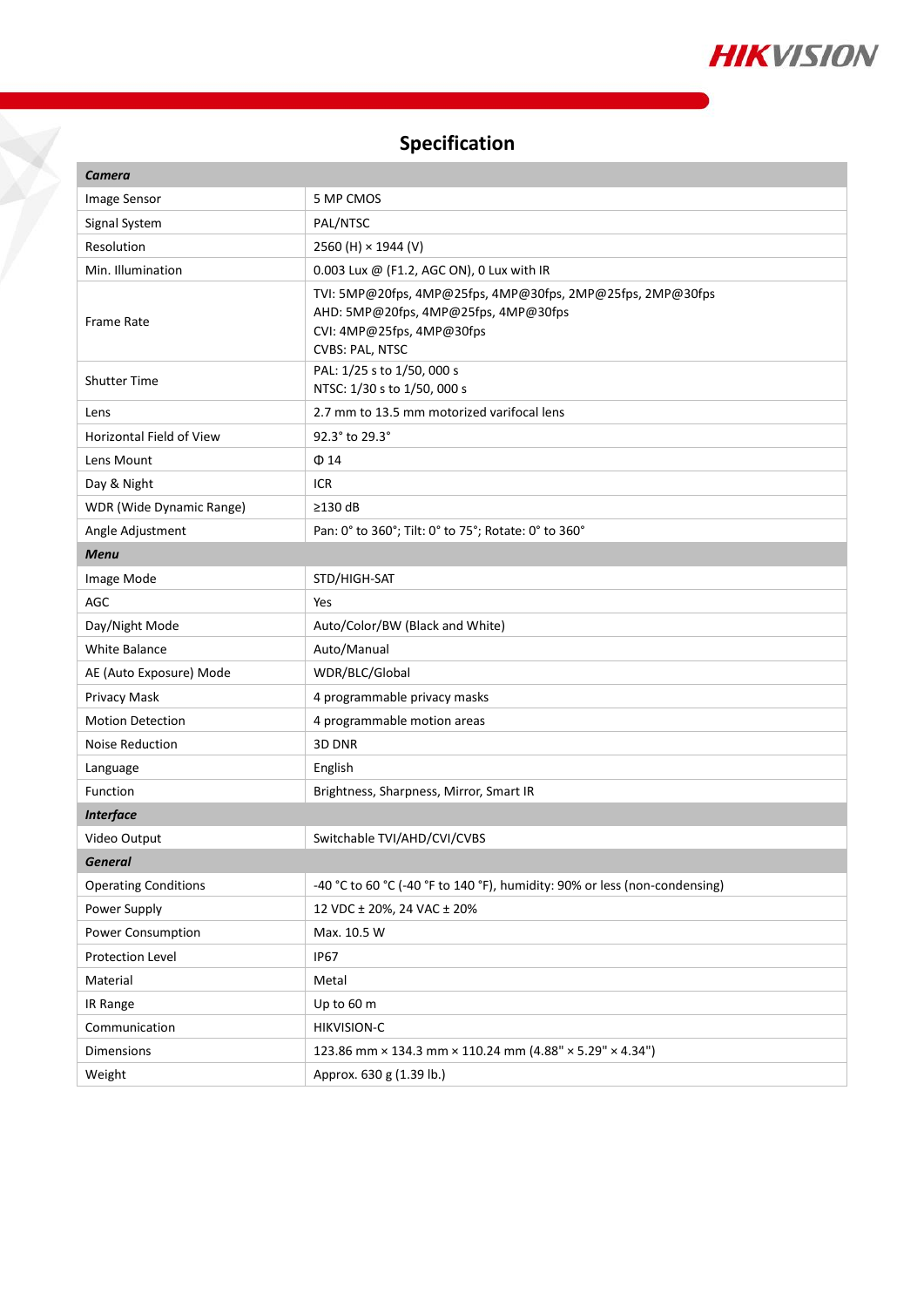

## **Order Model**

DS-2CE79H8T-AIT3ZF

### **Dimension**